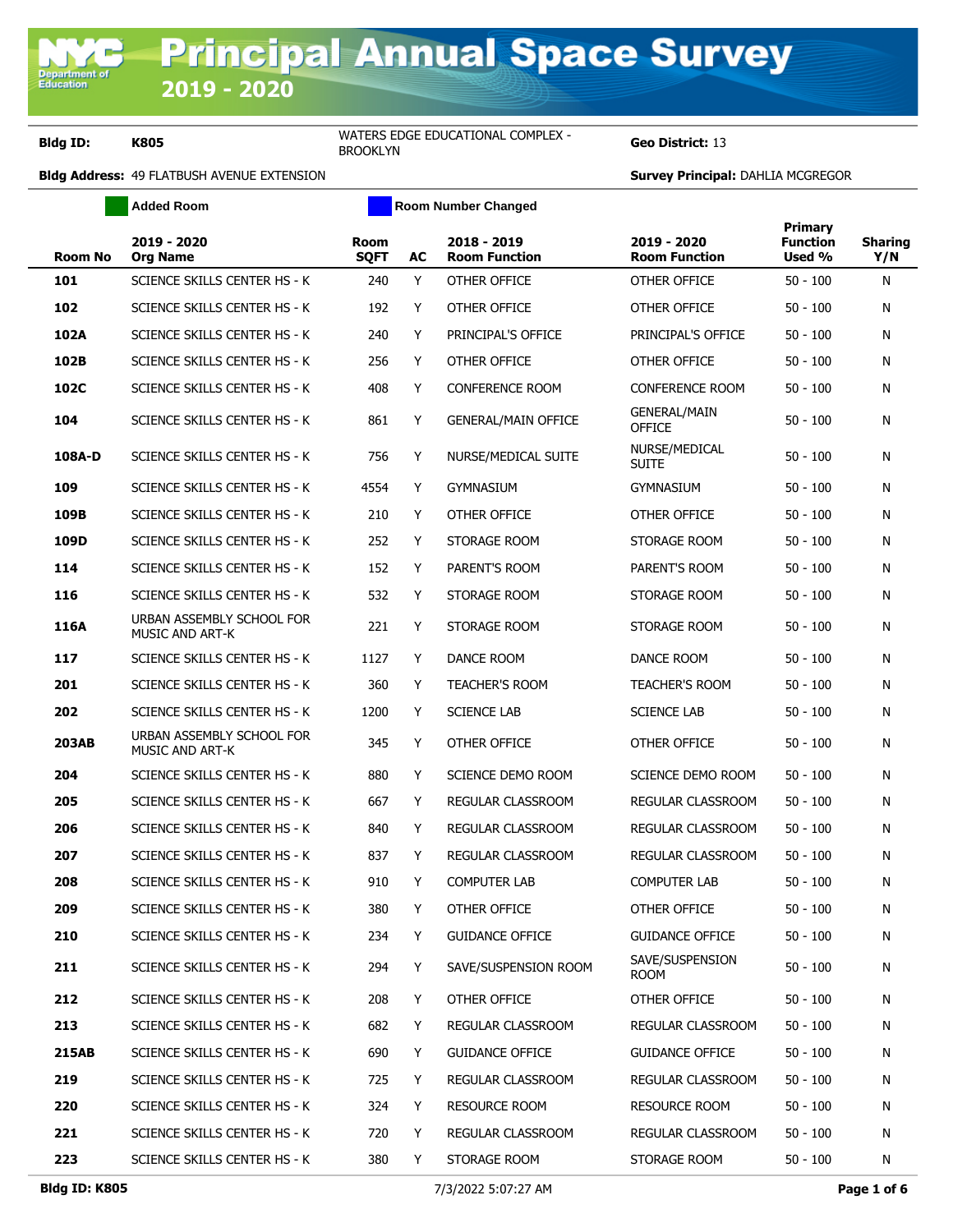**Geo District: 13** 

|                | <b>Added Room</b>              |                            |    | <b>Room Number Changed</b>          |                                     |                                      |                       |
|----------------|--------------------------------|----------------------------|----|-------------------------------------|-------------------------------------|--------------------------------------|-----------------------|
| <b>Room No</b> | 2019 - 2020<br><b>Org Name</b> | <b>Room</b><br><b>SQFT</b> | AC | 2018 - 2019<br><b>Room Function</b> | 2019 - 2020<br><b>Room Function</b> | Primary<br><b>Function</b><br>Used % | <b>Sharing</b><br>Y/N |
| 225            | SCIENCE SKILLS CENTER HS - K   | 1536                       | Y  | REGULAR CLASSROOM                   | REGULAR CLASSROOM                   | $50 - 100$                           | N                     |
| <b>227AB</b>   | SCIENCE SKILLS CENTER HS - K   | 468                        | Y  | <b>AP'S OFFICE</b>                  | AP'S OFFICE                         | $50 - 100$                           | N                     |
| <b>301AB</b>   | SCIENCE SKILLS CENTER HS - K   | 450                        | Y  | <b>DEAN'S OFFICE</b>                | DEAN'S OFFICE                       | $50 - 100$                           | N                     |
| <b>302ABC</b>  | SCIENCE SKILLS CENTER HS - K   | 2303                       | Y  | <b>LIBRARY</b>                      | <b>LIBRARY</b>                      | $50 - 100$                           | N                     |
| 303            | SCIENCE SKILLS CENTER HS - K   | 725                        | Y  | <b>COMPUTER LAB</b>                 | <b>COMPUTER LAB</b>                 | $50 - 100$                           | N                     |
| 304            | SCIENCE SKILLS CENTER HS - K   | 798                        | Y  | REGULAR CLASSROOM                   | REGULAR CLASSROOM                   | $50 - 100$                           | N                     |
| 305            | SCIENCE SKILLS CENTER HS - K   | 920                        | Y  | ART ROOM                            | ART ROOM                            | $50 - 100$                           | N                     |
| 306            | SCIENCE SKILLS CENTER HS - K   | 912                        | Y  | REGULAR CLASSROOM                   | REGULAR CLASSROOM                   | $50 - 100$                           | N                     |
| 307            | SCIENCE SKILLS CENTER HS - K   | 2401                       | Y  | STUDENT CAFETERIA                   | STUDENT CAFETERIA                   | $50 - 100$                           | N                     |
| 308            | SCIENCE SKILLS CENTER HS - K   | 792                        | Y  | <b>REGULAR CLASSROOM</b>            | REGULAR CLASSROOM                   | $50 - 100$                           | N                     |
| 309            | SCIENCE SKILLS CENTER HS - K   | 1634                       | Y  | <b>KITCHEN</b>                      | <b>KITCHEN</b>                      | $50 - 100$                           | N                     |
| 310            | SCIENCE SKILLS CENTER HS - K   | 1178                       | Y  | MUSIC ROOM                          | <b>MUSIC ROOM</b>                   | $50 - 100$                           | N                     |
| 311            | SCIENCE SKILLS CENTER HS - K   | 374                        | Y  | <b>TEACHER'S ROOM</b>               | <b>TEACHER'S ROOM</b>               | $50 - 100$                           | N                     |
| 401            | SCIENCE SKILLS CENTER HS - K   | 868                        | Y  | SCIENCE DEMO ROOM                   | SCIENCE DEMO ROOM                   | $50 - 100$                           | N                     |
| <b>402ABC</b>  | SCIENCE SKILLS CENTER HS - K   | 616                        | Y  | OTHER OFFICE                        | OTHER OFFICE                        | $50 - 100$                           | N                     |
| 403            | SCIENCE SKILLS CENTER HS - K   | 768                        | Y  | STAFF DEVELOPMENT                   | STAFF DEVELOPMENT                   | $50 - 100$                           | N                     |
| 404            | SCIENCE SKILLS CENTER HS - K   | 1128                       | Y  | <b>SCIENCE LAB</b>                  | <b>SCIENCE LAB</b>                  | $50 - 100$                           | N                     |
| 405            | SCIENCE SKILLS CENTER HS - K   | 704                        | Y  | REGULAR CLASSROOM                   | REGULAR CLASSROOM                   | $50 - 100$                           | N                     |
| 407            | SCIENCE SKILLS CENTER HS - K   | 704                        | Y  | REGULAR CLASSROOM                   | REGULAR CLASSROOM                   | $50 - 100$                           | N                     |
| 408            | SCIENCE SKILLS CENTER HS - K   | 864                        | Y  | SCIENCE PREP ROOM                   | SCIENCE PREP ROOM                   | $50 - 100$                           | N                     |
| 408B           | SCIENCE SKILLS CENTER HS - K   | 432                        | Y  | SCIENCE PREP ROOM                   | <b>SCIENCE PREP ROOM</b>            | $50 - 100$                           | N                     |
| 409            | SCIENCE SKILLS CENTER HS - K   | 896                        | Y  | REGULAR CLASSROOM                   | REGULAR CLASSROOM                   | $50 - 100$                           | N                     |
| 410            | SCIENCE SKILLS CENTER HS - K   | 1050                       | Y  | <b>SCIENCE LAB</b>                  | <b>SCIENCE LAB</b>                  | $50 - 100$                           | N                     |
| 410B           | SCIENCE SKILLS CENTER HS - K   | 156                        | Y  | STORAGE ROOM                        | STORAGE ROOM                        | 50 - 100                             | N                     |
| 411            | SCIENCE SKILLS CENTER HS - K   | 682                        | Y  | REGULAR CLASSROOM                   | REGULAR CLASSROOM                   | $50 - 100$                           | N                     |
| 412            | SCIENCE SKILLS CENTER HS - K   | 682                        | Y  | STORAGE ROOM                        | STORAGE ROOM                        | $50 - 100$                           | N                     |
| 413            | SCIENCE SKILLS CENTER HS - K   | 682                        | Y  | REGULAR CLASSROOM                   | REGULAR CLASSROOM                   | $50 - 100$                           | N                     |
| 414            | SCIENCE SKILLS CENTER HS - K   | 725                        | Y  | REGULAR CLASSROOM                   | <b>REGULAR CLASSROOM</b>            | $50 - 100$                           | N                     |
| 415A           | SCIENCE SKILLS CENTER HS - K   | 384                        | Y  | OTHER OFFICE                        | OTHER OFFICE                        | $50 - 100$                           | N                     |
| 415B           | SCIENCE SKILLS CENTER HS - K   | 312                        | Y. | OTHER OFFICE                        | OTHER OFFICE                        | 50 - 100                             | N                     |
| 416            | SCIENCE SKILLS CENTER HS - K   | 999                        | Y  | SCIENCE DEMO ROOM                   | SCIENCE DEMO ROOM                   | $50 - 100$                           | N                     |
| 501            | BROOKLYN INTERNATIONAL HS - K  | 858                        | Y  | REGULAR CLASSROOM                   | REGULAR CLASSROOM                   | $50 - 100$                           | N                     |
| 502            | BROOKLYN INTERNATIONAL HS - K  | 481                        | Y  | OTHER OFFICE                        | OTHER OFFICE                        | $50 - 100$                           | N                     |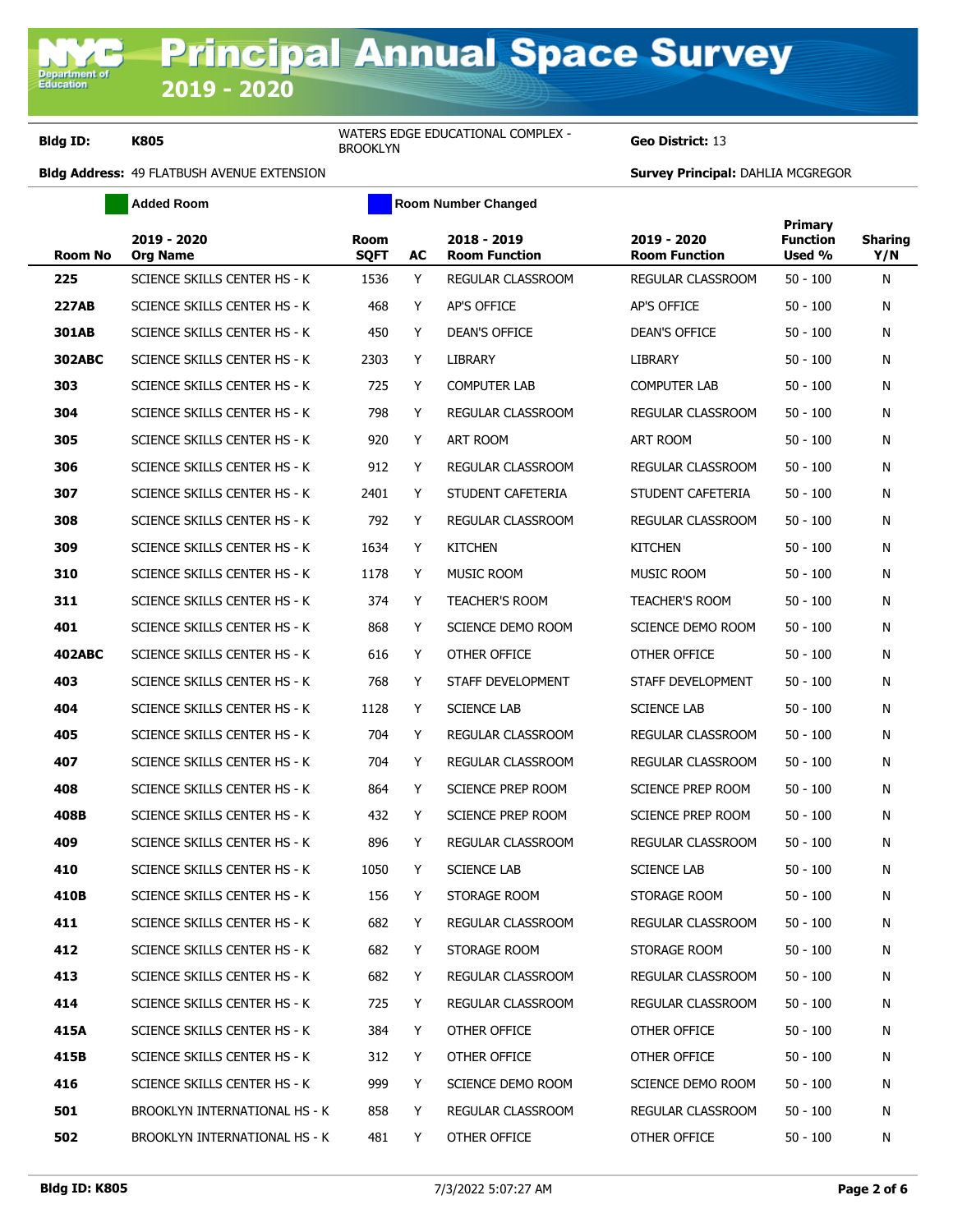**Geo District: 13** 

|                | <b>Added Room</b>                                   |                            |    | <b>Room Number Changed</b>          |                                           |                                      |                       |
|----------------|-----------------------------------------------------|----------------------------|----|-------------------------------------|-------------------------------------------|--------------------------------------|-----------------------|
| <b>Room No</b> | 2019 - 2020<br><b>Org Name</b>                      | <b>Room</b><br><b>SQFT</b> | AC | 2018 - 2019<br><b>Room Function</b> | 2019 - 2020<br><b>Room Function</b>       | Primary<br><b>Function</b><br>Used % | <b>Sharing</b><br>Y/N |
| 503            | BROOKLYN INTERNATIONAL HS - K                       | 851                        | Y  | REGULAR CLASSROOM                   | REGULAR CLASSROOM                         | $50 - 100$                           | N                     |
| <b>504ABC</b>  | <b>BROOKLYN INTERNATIONAL HS - K</b>                | 576                        | Y  | <b>GUIDANCE OFFICE</b>              | <b>GUIDANCE OFFICE</b>                    | $50 - 100$                           | N                     |
| 505            | BROOKLYN INTERNATIONAL HS - K                       | 736                        | Y  | REGULAR CLASSROOM                   | REGULAR CLASSROOM                         | $50 - 100$                           | N                     |
| 506            | BROOKLYN INTERNATIONAL HS - K                       | 925                        | Y  | OTHER SHOP ROOM                     | OTHER SHOP ROOM                           | $50 - 100$                           | N                     |
| 507            | BROOKLYN INTERNATIONAL HS - K                       | 384                        | Y  | OTHER OFFICE                        | OTHER OFFICE                              | $50 - 100$                           | N                     |
| 508A           | <b>BROOKLYN INTERNATIONAL HS - K</b>                | 448                        | Y  | <b>REGULAR CLASSROOM</b>            | REGULAR CLASSROOM                         | $50 - 100$                           | N                     |
| 508B           | <b>BROOKLYN INTERNATIONAL HS - K</b>                | 184                        | Y  | <b>GENERAL BUILDING SUPPORT</b>     | <b>GENERAL BUILDING</b><br><b>SUPPORT</b> | $50 - 100$                           | N                     |
| 509            | BROOKLYN INTERNATIONAL HS - K                       | 1056                       | Y  | <b>SCIENCE LAB</b>                  | <b>SCIENCE LAB</b>                        | $50 - 100$                           | N                     |
| 510            | BROOKLYN INTERNATIONAL HS - K                       | 1344                       | Y  | DANCE ROOM                          | DANCE ROOM                                | $50 - 100$                           | N                     |
| 511            | BROOKLYN INTERNATIONAL HS - K                       | 1088                       | Y  | <b>SCIENCE LAB</b>                  | <b>SCIENCE LAB</b>                        | $50 - 100$                           | N                     |
| 513            | URBAN ASSEMBLY SCHOOL FOR<br>MUSIC AND ART-K        | 480                        | Y  | OTHER OFFICE                        | OTHER OFFICE                              | $50 - 100$                           | N                     |
| 515            | <b>BROOKLYN INTERNATIONAL HS - K</b>                | 800                        | Y  | REGULAR CLASSROOM                   | REGULAR CLASSROOM                         | $50 - 100$                           | N                     |
| 517            | <b>BROOKLYN INTERNATIONAL HS - K</b>                | 638                        | Y  | <b>REGULAR CLASSROOM</b>            | REGULAR CLASSROOM                         | $50 - 100$                           | N                     |
| 519            | <b>BROOKLYN INTERNATIONAL HS - K</b>                | 651                        | Y  | <b>AP'S OFFICE</b>                  | AP'S OFFICE                               | $50 - 100$                           | N                     |
| 601            | BROOKLYN INTERNATIONAL HS - K                       | 504                        | Y  | REGULAR CLASSROOM                   | REGULAR CLASSROOM                         | $50 - 100$                           | N                     |
| 602            | BROOKLYN INTERNATIONAL HS - K                       | 231                        | Y  | AP'S OFFICE                         | AP'S OFFICE                               | $50 - 100$                           | N                     |
| 602B           | BROOKLYN INTERNATIONAL HS - K                       | 228                        | Y  | <b>CONFERENCE ROOM</b>              | <b>CONFERENCE ROOM</b>                    | $50 - 100$                           | N                     |
| 603            | <b>BROOKLYN INTERNATIONAL HS - K</b>                | 667                        | Y  | REGULAR CLASSROOM                   | REGULAR CLASSROOM                         | $50 - 100$                           | N                     |
| 604            | BROOKLYN INTERNATIONAL HS - K                       | 522                        | Y  | <b>GENERAL/MAIN OFFICE</b>          | <b>GENERAL/MAIN</b><br>OFFICE             | $50 - 100$                           | N                     |
| 604A           | <b>BROOKLYN INTERNATIONAL HS - K</b>                | 209                        | Y  | PRINCIPAL'S OFFICE                  | PRINCIPAL'S OFFICE                        | $50 - 100$                           | N                     |
| 604B           | <b>BROOKLYN INTERNATIONAL HS - K</b>                | 120                        | Y  | DUPLICATING/COPY ROOM               | DUPLICATING/COPY<br><b>ROOM</b>           | $50 - 100$                           | N                     |
| 605            | BROOKLYN INTERNATIONAL HS - K                       | 690                        | Y  | <b>REGULAR CLASSROOM</b>            | REGULAR CLASSROOM                         | $50 - 100$                           | Ν                     |
| 606            | <b>BROOKLYN INTERNATIONAL HS - K</b>                | 900                        | Y  | <b>LIBRARY</b>                      | <b>LIBRARY</b>                            | $50 - 100$                           | N                     |
| 607            | BROOKLYN INTERNATIONAL HS - K                       | 1118                       | Y  | <b>SCIENCE LAB</b>                  | <b>SCIENCE LAB</b>                        | $50 - 100$                           | N                     |
| 609            | URBAN ASSEMBLY SCHOOL FOR<br><b>MUSIC AND ART-K</b> | 144                        | Y  | OTHER OFFICE                        | OTHER OFFICE                              | $50 - 100$                           | Ν                     |
| 610            | <b>BROOKLYN INTERNATIONAL HS - K</b>                | 1155                       | Y  | MUSIC ROOM                          | MUSIC ROOM                                | $50 - 100$                           | N                     |
| 611            | <b>BROOKLYN INTERNATIONAL HS - K</b>                | 690                        | Y  | <b>COMPUTER LAB</b>                 | <b>COMPUTER LAB</b>                       | $50 - 100$                           | N                     |
| 612            | <b>BROOKLYN INTERNATIONAL HS - K</b>                | 600                        | Y  | REGULAR CLASSROOM                   | REGULAR CLASSROOM                         | $50 - 100$                           | N                     |
| 613            | <b>BROOKLYN INTERNATIONAL HS - K</b>                | 1075                       | Y  | <b>HOME ECONOMICS</b>               | <b>HOME ECONOMICS</b>                     | $50 - 100$                           | N                     |
| 614            | <b>BROOKLYN INTERNATIONAL HS - K</b>                | 696                        | Y  | REGULAR CLASSROOM                   | REGULAR CLASSROOM                         | $50 - 100$                           | N                     |
| 616            | <b>BROOKLYN INTERNATIONAL HS - K</b>                | 744                        | Y  | REGULAR CLASSROOM                   | REGULAR CLASSROOM                         | $50 - 100$                           | N                     |
| 617            | BROOKLYN INTERNATIONAL HS - K                       | 1092                       | Y  | <b>SCIENCE LAB</b>                  | <b>SCIENCE LAB</b>                        | 50 - 100                             | Ν                     |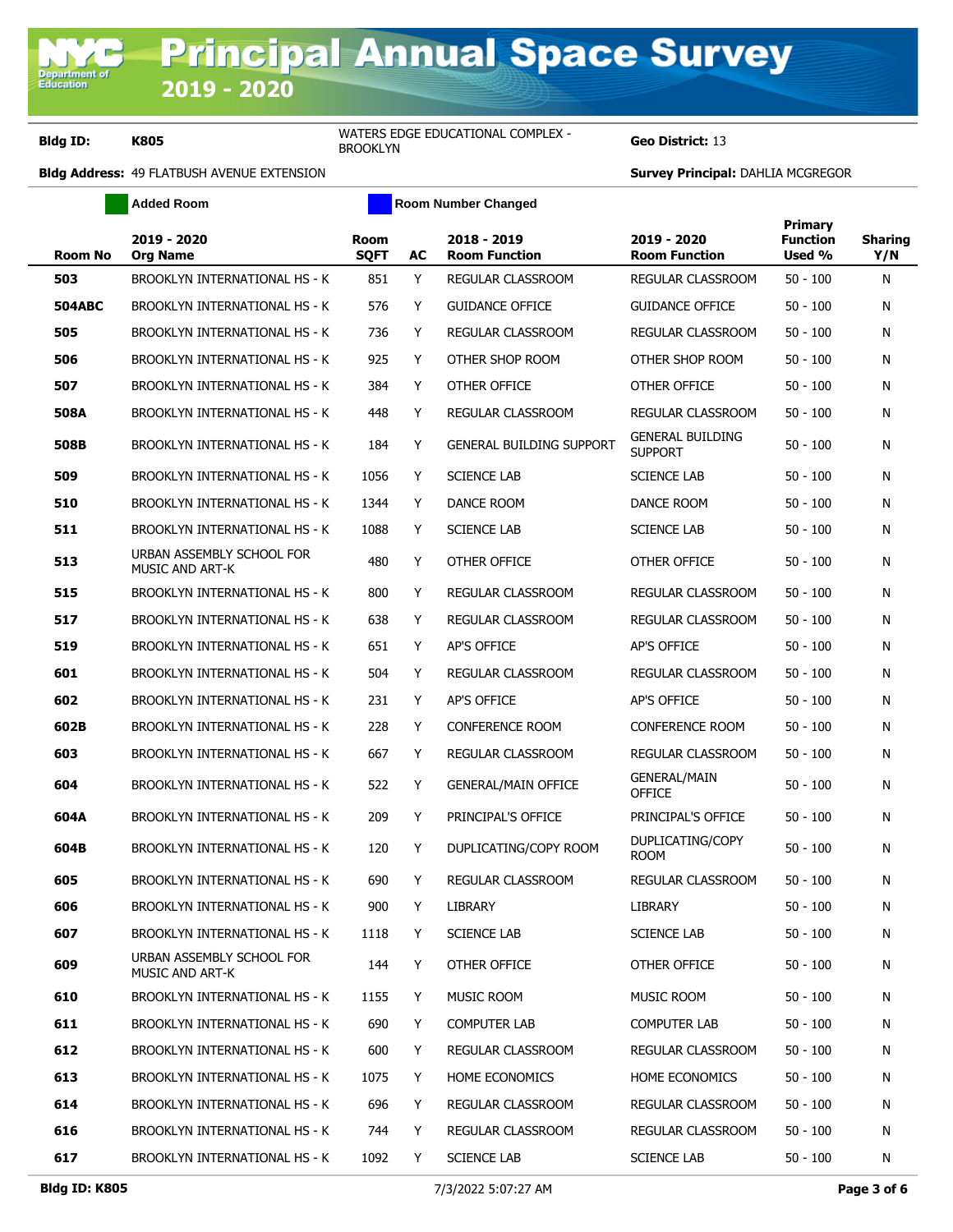**Geo District: 13** 

| <b>Added Room</b> |                                                     |                     |    | <b>Room Number Changed</b>          |                                           |                                      |                       |
|-------------------|-----------------------------------------------------|---------------------|----|-------------------------------------|-------------------------------------------|--------------------------------------|-----------------------|
| <b>Room No</b>    | 2019 - 2020<br><b>Org Name</b>                      | Room<br><b>SQFT</b> | AC | 2018 - 2019<br><b>Room Function</b> | 2019 - 2020<br><b>Room Function</b>       | Primary<br><b>Function</b><br>Used % | <b>Sharing</b><br>Y/N |
| 618               | URBAN ASSEMBLY SCHOOL FOR<br><b>MUSIC AND ART-K</b> | 135                 | Y  | OTHER OFFICE                        | OTHER OFFICE                              | $50 - 100$                           | N                     |
| 619               | URBAN ASSEMBLY SCHOOL FOR<br><b>MUSIC AND ART-K</b> | 72                  | Y  | <b>VACANT</b>                       | <b>VACANT</b>                             | $50 - 100$                           | N                     |
| 621               | URBAN ASSEMBLY SCHOOL FOR<br>MUSIC AND ART-K        | 126                 | Y  | OTHER OFFICE                        | OTHER OFFICE                              | $50 - 100$                           | N                     |
| 629               | URBAN ASSEMBLY SCHOOL FOR<br><b>MUSIC AND ART-K</b> | 360                 | Y  | NURSE/MEDICAL SUITE                 | NURSE/MEDICAL<br><b>SUITE</b>             | $50 - 100$                           | N                     |
| 701               | URBAN ASSEMBLY SCHOOL FOR<br><b>MUSIC AND ART-K</b> | 962                 | Y  | REGULAR CLASSROOM                   | REGULAR CLASSROOM                         | $50 - 100$                           | N                     |
| 705               | URBAN ASSEMBLY SCHOOL FOR<br>MUSIC AND ART-K        | 594                 | Y  | <b>GENERAL BUILDING SUPPORT</b>     | <b>GENERAL BUILDING</b><br><b>SUPPORT</b> | $50 - 100$                           | N                     |
| 706               | <b>SCIENCE SKILLS CENTER HS - K</b>                 | 648                 | Y  | REGULAR CLASSROOM                   | <b>REGULAR CLASSROOM</b>                  | $50 - 100$                           | N                     |
| 707               | URBAN ASSEMBLY SCHOOL FOR<br>MUSIC AND ART-K        | 682                 | Y  | REGULAR CLASSROOM                   | REGULAR CLASSROOM                         | $50 - 100$                           | N                     |
| <b>708ABC</b>     | URBAN ASSEMBLY SCHOOL FOR<br>MUSIC AND ART-K        | 513                 | Y  | <b>GUIDANCE OFFICE</b>              | <b>GUIDANCE OFFICE</b>                    | $50 - 100$                           | N                     |
| 709               | URBAN ASSEMBLY SCHOOL FOR<br>MUSIC AND ART-K        | 660                 | Y  | REGULAR CLASSROOM                   | <b>REGULAR CLASSROOM</b>                  | $50 - 100$                           | N                     |
| 710               | URBAN ASSEMBLY SCHOOL FOR<br><b>MUSIC AND ART-K</b> | 2214                | Y  | STUDENT CAFETERIA                   | STUDENT CAFETERIA                         | $50 - 100$                           | N                     |
| 711               | URBAN ASSEMBLY SCHOOL FOR<br><b>MUSIC AND ART-K</b> | 660                 | Y  | REGULAR CLASSROOM                   | REGULAR CLASSROOM                         | $50 - 100$                           | N                     |
| 712               | URBAN ASSEMBLY SCHOOL FOR<br><b>MUSIC AND ART-K</b> | 1024                | Y  | <b>KITCHEN</b>                      | <b>KITCHEN</b>                            | $50 - 100$                           | N                     |
| 713               | URBAN ASSEMBLY SCHOOL FOR<br>MUSIC AND ART-K        | 660                 | Y  | REGULAR CLASSROOM                   | REGULAR CLASSROOM                         | $50 - 100$                           | N                     |
| 715               | URBAN ASSEMBLY SCHOOL FOR<br>MUSIC AND ART-K        | 660                 | Y  | REGULAR CLASSROOM                   | REGULAR CLASSROOM                         | $50 - 100$                           | N                     |
| 717               | URBAN ASSEMBLY SCHOOL FOR<br>MUSIC AND ART-K        | 660                 | Y  | REGULAR CLASSROOM                   | REGULAR CLASSROOM                         | $50 - 100$                           | N                     |
| 719               | URBAN ASSEMBLY SCHOOL FOR<br>MUSIC AND ART-K        | 660                 | Y  | REGULAR CLASSROOM                   | REGULAR CLASSROOM                         | $50 - 100$                           | N                     |
| 720               | URBAN ASSEMBLY SCHOOL FOR<br>MUSIC AND ART-K        | 384                 | Y  | <b>RESOURCE ROOM</b>                | RESOURCE ROOM                             | $50 - 100$                           | N                     |
| 721               | URBAN ASSEMBLY SCHOOL FOR<br>MUSIC AND ART-K        | 682                 | Y  | REGULAR CLASSROOM                   | REGULAR CLASSROOM                         | $50 - 100$                           | N                     |
| 801               | URBAN ASSEMBLY SCHOOL FOR<br>MUSIC AND ART-K        | 189                 | Y  | AP'S OFFICE                         | AP'S OFFICE                               | $50 - 100$                           | N                     |
| 803               | URBAN ASSEMBLY SCHOOL FOR<br>MUSIC AND ART-K        | 588                 | Y  | STORAGE ROOM                        | STORAGE ROOM                              | $50 - 100$                           | N                     |
| 804               | URBAN ASSEMBLY SCHOOL FOR<br><b>MUSIC AND ART-K</b> | 105                 | Y  | <b>GENERAL BUILDING SUPPORT</b>     | <b>GENERAL BUILDING</b><br><b>SUPPORT</b> | $50 - 100$                           | N                     |
| 805               | URBAN ASSEMBLY SCHOOL FOR<br>MUSIC AND ART-K        | 1166                | Y  | OTHER OFFICE                        | OTHER OFFICE                              | $50 - 100$                           | N                     |
| 805A              | URBAN ASSEMBLY SCHOOL FOR<br>MUSIC AND ART-K        | 704                 | Y  | REGULAR CLASSROOM                   | REGULAR CLASSROOM                         | 50 - 100                             | N                     |
| 805C              | URBAN ASSEMBLY SCHOOL FOR<br>MUSIC AND ART-K        | 506                 | Y  | REGULAR CLASSROOM                   | REGULAR CLASSROOM                         | $50 - 100$                           | N                     |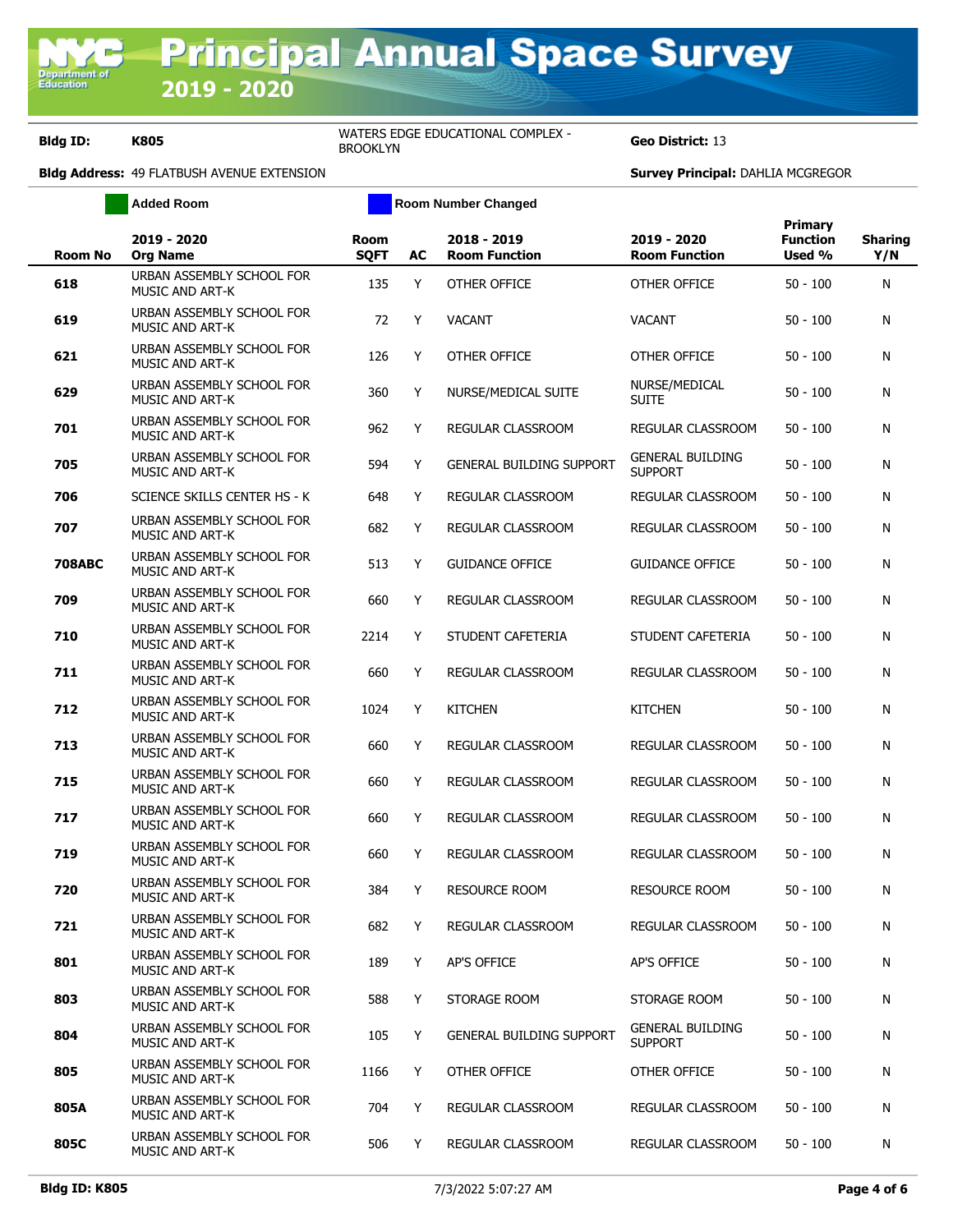**Geo District: 13** 

|                | <b>Added Room</b>                                                                                                                                                                            | <b>Room Number Changed</b> |    |                                     |                                           |                                             |                       |
|----------------|----------------------------------------------------------------------------------------------------------------------------------------------------------------------------------------------|----------------------------|----|-------------------------------------|-------------------------------------------|---------------------------------------------|-----------------------|
| <b>Room No</b> | 2019 - 2020<br><b>Org Name</b>                                                                                                                                                               | <b>Room</b><br><b>SQFT</b> | AC | 2018 - 2019<br><b>Room Function</b> | 2019 - 2020<br><b>Room Function</b>       | <b>Primary</b><br><b>Function</b><br>Used % | <b>Sharing</b><br>Y/N |
| 806            | URBAN ASSEMBLY SCHOOL FOR<br>MUSIC AND ART-K                                                                                                                                                 | 704                        | Y  | REGULAR CLASSROOM                   | REGULAR CLASSROOM                         | $50 - 100$                                  | N                     |
| 807A-D         | URBAN ASSEMBLY SCHOOL FOR<br>MUSIC AND ART-K                                                                                                                                                 | 1426                       | Υ  | <b>GENERAL/MAIN OFFICE</b>          | <b>GENERAL/MAIN</b><br><b>OFFICE</b>      | $50 - 100$                                  | N                     |
| 808            | URBAN ASSEMBLY SCHOOL FOR<br>MUSIC AND ART-K                                                                                                                                                 | 704                        | Υ  | <b>REGULAR CLASSROOM</b>            | <b>REGULAR CLASSROOM</b>                  | $50 - 100$                                  | N                     |
| 810            | URBAN ASSEMBLY SCHOOL FOR<br><b>MUSIC AND ART-K</b>                                                                                                                                          | 754                        | Υ  | REGULAR CLASSROOM                   | REGULAR CLASSROOM                         | $50 - 100$                                  | N                     |
| 812            | URBAN ASSEMBLY SCHOOL FOR<br>MUSIC AND ART-K                                                                                                                                                 | 648                        | Υ  | REGULAR CLASSROOM                   | REGULAR CLASSROOM                         | $50 - 100$                                  | N                     |
| 813            | URBAN ASSEMBLY SCHOOL FOR<br>MUSIC AND ART-K                                                                                                                                                 | 231                        | Y  | OTHER OFFICE                        | OTHER OFFICE                              | $50 - 100$                                  | N                     |
| 817            | URBAN ASSEMBLY SCHOOL FOR<br>MUSIC AND ART-K                                                                                                                                                 | 858                        | Y  | <b>SCIENCE LAB</b>                  | <b>SCIENCE LAB</b>                        | $50 - 100$                                  | N                     |
| 819            | URBAN ASSEMBLY SCHOOL FOR<br>MUSIC AND ART-K                                                                                                                                                 | 1120                       | Y  | <b>SCIENCE LAB</b>                  | <b>SCIENCE LAB</b>                        | $50 - 100$                                  | N                     |
| 820            | URBAN ASSEMBLY SCHOOL FOR<br>MUSIC AND ART-K                                                                                                                                                 | 180                        | Y  | <b>GENERAL BUILDING SUPPORT</b>     | <b>GENERAL BUILDING</b><br><b>SUPPORT</b> | $50 - 100$                                  | N                     |
| 821            | URBAN ASSEMBLY SCHOOL FOR<br><b>MUSIC AND ART-K</b>                                                                                                                                          | 500                        | Y  | SCIENCE PREP ROOM                   | <b>SCIENCE PREP ROOM</b>                  | $50 - 100$                                  | N                     |
| <b>B02A</b>    | URBAN ASSEMBLY SCHOOL FOR<br>MUSIC AND ART-K                                                                                                                                                 | 77                         | Y  | <b>GENERAL BUILDING SUPPORT</b>     | <b>GENERAL BUILDING</b><br><b>SUPPORT</b> | $50 - 100$                                  | N                     |
| <b>B03</b>     | URBAN ASSEMBLY SCHOOL FOR<br>MUSIC AND ART-K                                                                                                                                                 | 340                        | Y  | OTHER OFFICE                        | OTHER OFFICE                              | $50 - 100$                                  | N                     |
| <b>B05</b>     | URBAN ASSEMBLY SCHOOL FOR<br>MUSIC AND ART-K                                                                                                                                                 | 288                        | Y  | STORAGE ROOM                        | STORAGE ROOM                              | $50 - 100$                                  | N                     |
| <b>B06</b>     | URBAN ASSEMBLY SCHOOL FOR<br>MUSIC AND ART-K                                                                                                                                                 | 315                        | Y  | AUXILIARY EXERCISE ROOM             | <b>AUXILIARY EXERCISE</b><br><b>ROOM</b>  | 50 - 100                                    | N                     |
| <b>B15A</b>    | URBAN ASSEMBLY SCHOOL FOR<br>MUSIC AND ART-K                                                                                                                                                 | 253                        | Y  | OTHER OFFICE                        | OTHER OFFICE                              | $50 - 100$                                  | N                     |
| <b>B17</b>     | <b>BROOKLYN INTERNATIONAL HS - K</b>                                                                                                                                                         | 1739                       | Y  | STUDENT CAFETERIA                   | STUDENT CAFETERIA                         | $50 - 100$                                  | N                     |
| <b>B18</b>     | BROOKLYN INTERNATIONAL HS - K                                                                                                                                                                | 350                        | Y  | <b>TEACHER'S CAFETERIA</b>          | <b>TEACHER'S</b><br><b>CAFETERIA</b>      | $50 - 100$                                  | N                     |
| <b>BASEMNT</b> | BROOKLYN INTERNATIONAL HS - K                                                                                                                                                                | 2806                       | Y  | <b>GYMNASIUM</b>                    | <b>GYMNASIUM</b>                          | $50 - 100$                                  | N                     |
| <b>BR-1</b>    | URBAN ASSEMBLY SCHOOL FOR<br><b>MUSIC AND ART-K</b>                                                                                                                                          | 2091                       | Y  | <b>GENERAL BUILDING SUPPORT</b>     | <b>GENERAL BUILDING</b><br><b>SUPPORT</b> | $50 - 100$                                  | N                     |
|                | How many hallway bathrooms for students are there in your building?                                                                                                                          |                            |    |                                     |                                           | 16                                          |                       |
|                | Are any of the student bathrooms being shared by multiple schools?                                                                                                                           |                            |    |                                     |                                           | N                                           |                       |
|                | Are all the student bathrooms open throughout the day?                                                                                                                                       |                            |    |                                     |                                           | Y                                           |                       |
|                | Please identify the number of non-instructional spaces, not reported above, being used for<br>instructional purposes, academic intervention services, or therapeutic or counseling services: |                            |    |                                     |                                           | 0                                           |                       |
|                | Are any of those non-instructional spaces being shared?                                                                                                                                      |                            |    |                                     |                                           |                                             |                       |